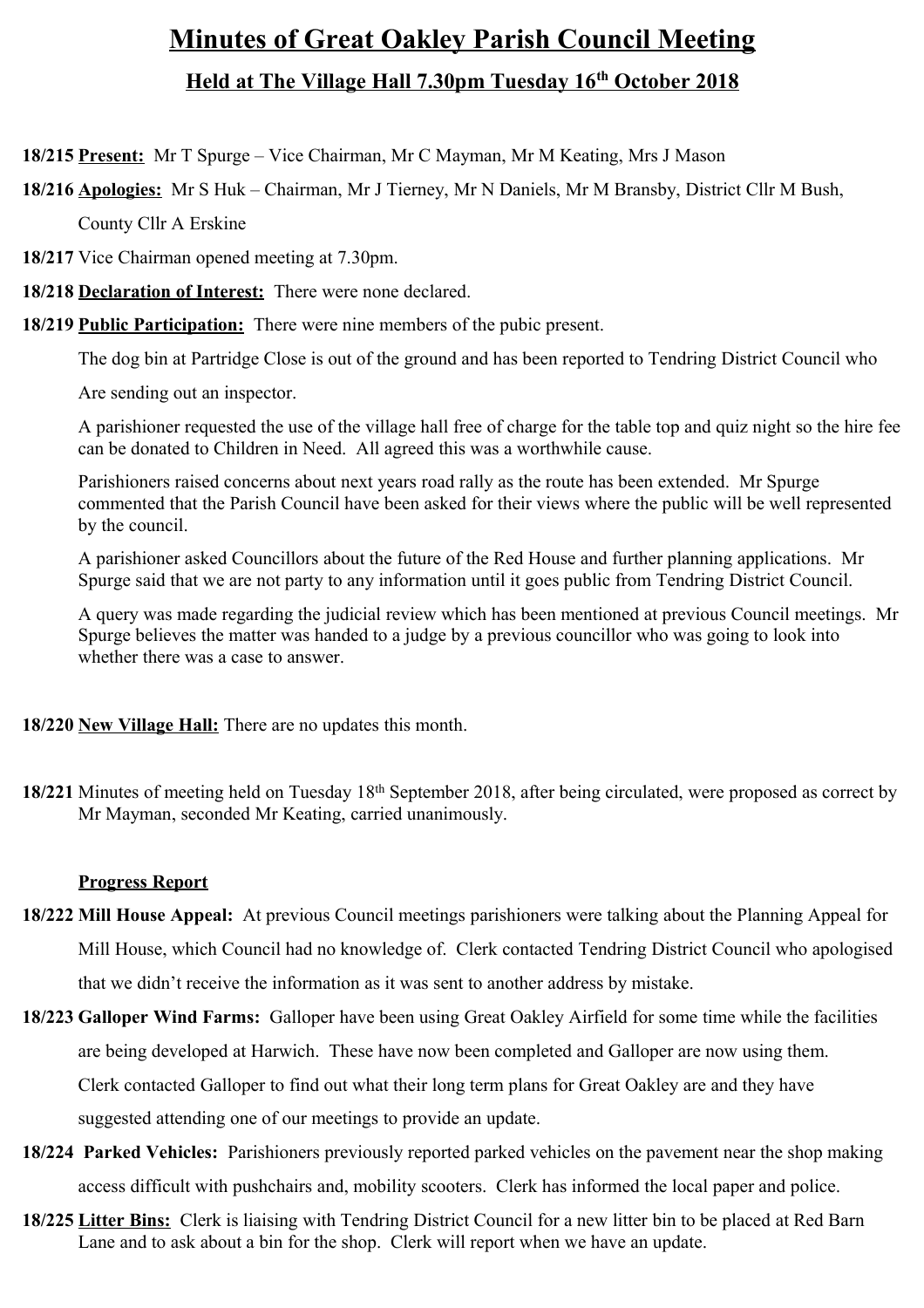- **18/226 Stones Green Speed Sign:** A few months ago Council agreed to pursue a speed sign for Stones Green and Clerk looked into funding. Clerk has received an update from Cllr A Erskine to say that Councils can't purchase their own signs and that Essex County Council are the only ones who can. He reported that a local Council had purchased one which led to Essex County Council taking it down.
- **18/227 Horse Warning Sign:** A Councillor requested a horse warning sign for Stones Green. Clerk will ask Cllr A Erskine for an update.
- **18/228 Fly Tipping:** This month there has been rubbish at The Avenue and The Soils. Clerk has reported these to Tendring District Council.
- **18/229 Highways:** There is nothing new to report this month.
- **18/230 Mobility Scooter Shelter:** At last months meeting, Chairman was asked if Council could provide a mobility scooter shelter at the village hall. Mr Keating suggested asking the owners of the mobility scooters what they need and how big they would prefer it to be. Mr Mayman suggested providing something which could be transferred to the new village hall. Clerk will do some research.
- **18/231 Waste Collections 2019:** Clerk has received information from Tendring District Council regarding waste collections in 2019. Wheelie bins are going to be introduced, supplied free from TDC, collected fortnightly. Recycling collections will remain unchanged, with weekly food waste collections and alternate weekly collections of recyclables in the red and green boxes. Bank Holiday collections from August 2019 will no longer be delayed by a day, with collections taking place on the Bank Holiday.

Every property in the District has been assessed to see if it is suitable for a wheelie bin. A number of homes which are unsuitable, such as those with no front or side access, will continue to have a weekly black sack collection. Most flats will also see their waste collection unchanged.

In Great Oakley, Back Lane, Farm Road, New Farm House, Great Oakley Lodge, Forge Cottage, Colley Cottage, Pesthouse Lane and Queen Street will remain unchanged and continue with black sacks, weekly.

- **18/232 Road Rally 2019:** The Chelmsford Motor Club has applied to the MSA for an Event Organising Permit to organise and promote a Special Stage Rally. The MSA is asking for Councils response to a consultation with a deadline of 27th October 2018. Mr Spurge commented that the impact on the Parish hasn't changed but Wix's has due to the speed changing through their village, with their main roads being closed, including businesses. Clerk will ask for Councillors views who are not present and Councils comments will be sent to the MSA.
- **18/233 Playing Field Inspections:** Council have been seeking advice regarding play area safety inspections. There are three tiers of inspections which Councils need to carry out. Weekly visual checks, quarterly operational inspections and an annual inspection. Council agreed for Mr Mayman to attend a course so he can carry out the visual and operational inspections and the annual inspection is carried out by a specialised company. In April Tendring District Council invite Parish Council's to join with them to have the annual inspection carried out at a reduced rate. The price to be determined nearer the time. Council has agreed to wait until this time before making a firm decision.
- **18/234 Public Rights of Way:** Mr Keating said that the fingerposts have been reported and the footpath bridges are slippery this time of year. He also advised that if anyone sees fly tipping to report them to crimestoppers.
- **18/235 TDALC Report:** Nothing to report this month.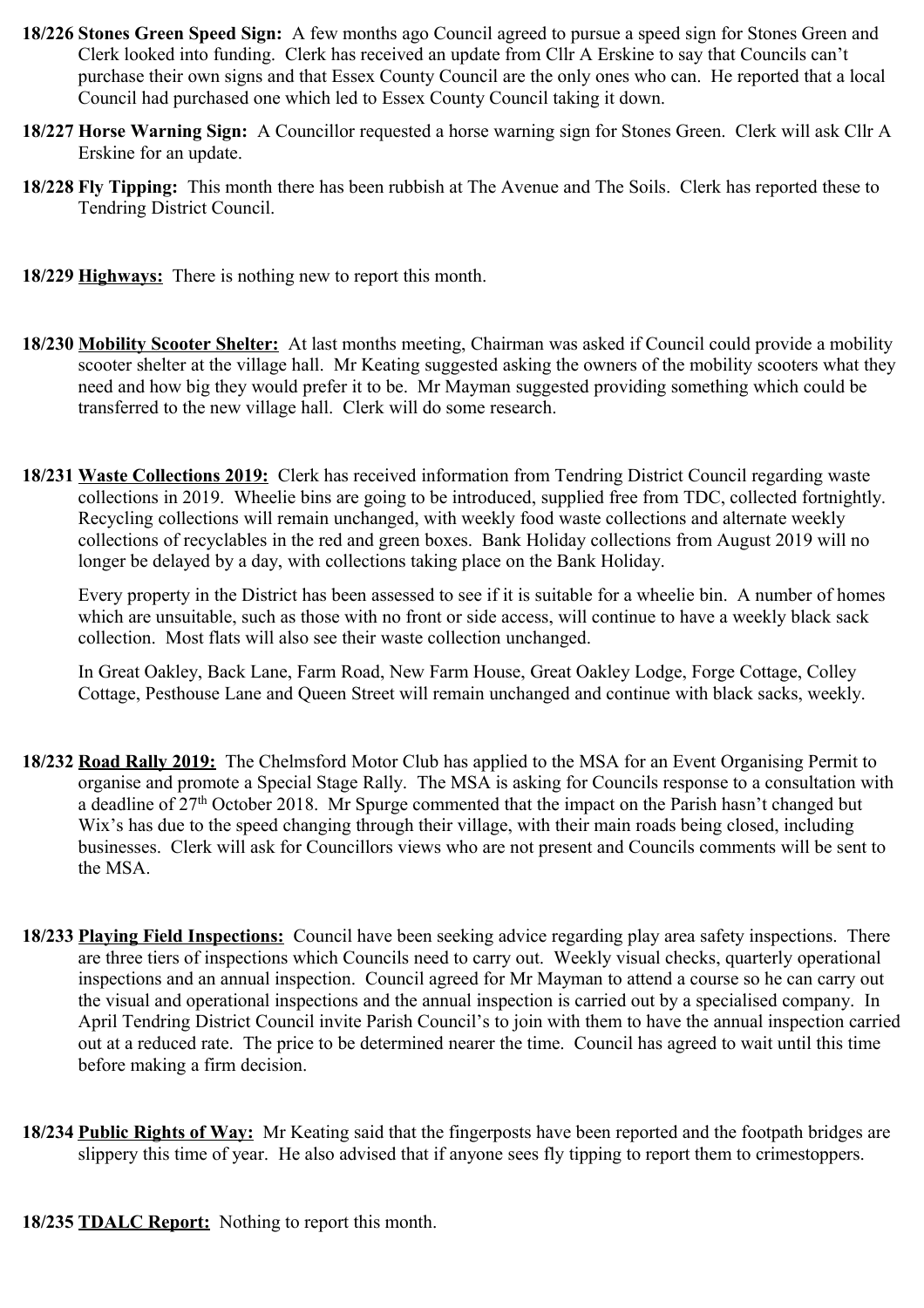#### **18/236 Planning:**

Application No: 18/01692/FUL

Proposal: Proposed extension to form new living space & dormers

Location: 3 Skighaugh Clacton Road Stones Green Harwich

Mrs Mason expressed a concern regarding the size of the proposed extension and asked if the age of the building can sustain it.

Before Councillors make a decision they all agreed to find out what the owner of the adjacent property thinks of the application as they are most affected by the propoal.

## **Planning Decisions by Tendring District Council**

Application No: 18/01367/FUL

Proposal: Demolition of existing rear conservatory and construction of new rear extension. Conversion of existing garage to room.

Location: 14 Woodlands Great Oakley Harwich Essex CO12 5BZ

Tendring District Council gave full approval to this application.

## **18/237 Accounts for Payment:**

#### **Parish Council Income**

| Alpha Memorials Ltd              | Memorial             |   | 100.00       |
|----------------------------------|----------------------|---|--------------|
| <b>Tendring District Council</b> | Precept              |   | £ $9,878.00$ |
| <b>HMRC</b>                      | VAT Repayment (June) | £ | 414.53       |
| <b>TOTAL</b>                     |                      |   | £10,392.53   |

#### **Parish Council Expenditure**

| <b>TOTAL</b>             |                                 |        | £1,715.03 |
|--------------------------|---------------------------------|--------|-----------|
| Miss J Bootyman          | Wages                           | 722521 | £ 269.02  |
| A & J Lighting Solutions | <b>Street Light Maintenance</b> | 722520 | £ 47.82   |
| Marvan's                 | <b>Grass Cutting</b>            | 722519 | £528.00   |
| Marvan's                 | Tree Maintenance                | 722518 | £ 420.00  |
| PKF LittleJohn LLP       | Audit                           | 722517 | £ 240.00  |
| $E$ -On                  | <b>Street Lighting</b>          | D/D    | £135.19   |
| <b>History Recorders</b> | Donation                        | 722516 | £ 25.00   |
| Air Ambulance            | Donation                        | 722515 | £ $50.00$ |

| <b>Village Hall Income</b> |           |           |
|----------------------------|-----------|-----------|
| Dog Club                   | Hall Hire | £ $85.00$ |
| Line Dancing               | Hall Hire | £ 17.00   |
| Children's Party           | Hall Hire | £ 20.00   |